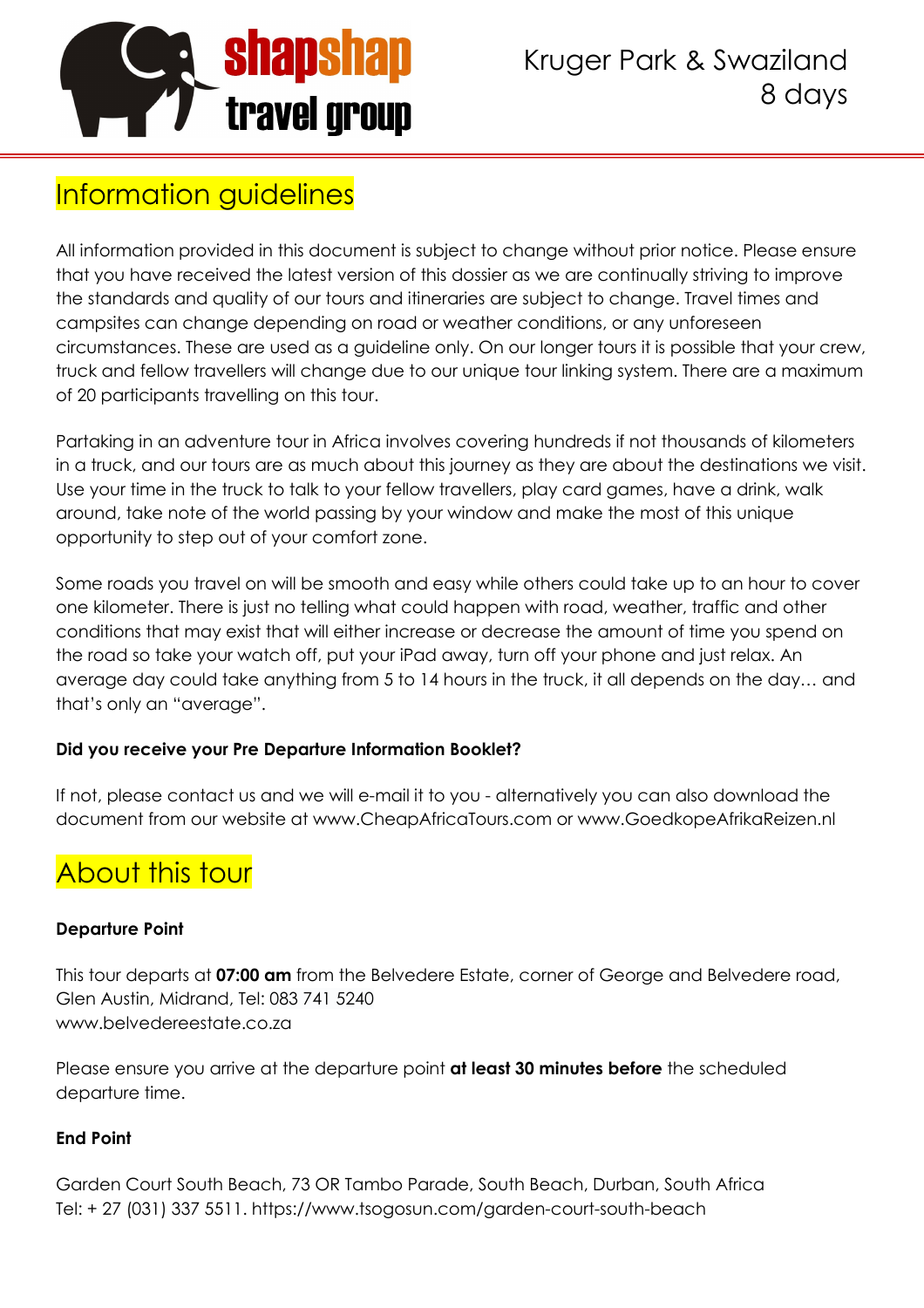#### **Countries Visited**

South Africa, Eswatini (Swaziland)

#### **What's included**

All meals which are prepared and served at the overland truck / accommodation / qualified crew / filtered water / transport in the overland truck / included highlights as per the itinerary / entrance fees to National Parks.

#### **What's excluded**

All items of a personal nature, alcohol, soft drinks, snacks, souvenirs, tips, entrance fees associated with optional activities and optional activities (see list for an indication of prices).

#### **Vehicle**

Overland Truck

#### **Climate**

The African sun is very strong. Please use a factor 30 sunscreen and wear a hat. You should drink at least 3 litres of water per day to avoid dehydration. It can also get very cold during winter months on this route. Please see Pre Departure Booklet for detailed information.

#### **Pre and Post Tour Accommodation**

If you require accommodation before or after your tour we can arrange this for you. We can also arrange airport transfers. For more information, have a look on our website under "Hotels and Transfers"

#### **Arrival/ Departure**

Please be sure to arrive at least 1 day before your tour is due to depart. This will help avoid any unforeseen problems. We also highly recommend that you book your flights to depart at least one day after the tour officially ends.

#### **I Want More**

This tour will give you a good taste of what Southern Africa has in store for you. However, you can extend your adventure by adding more tour options... you could continue onward to Port Elizabeth (another 7 days) or even on tot Cape Town (12 more days)

#### **Insurance (Compulsory)**

All clients require adequate Medical Insurance. Activity providers can refuse participation of activities, if the correct valid Medical Insurance is not provided.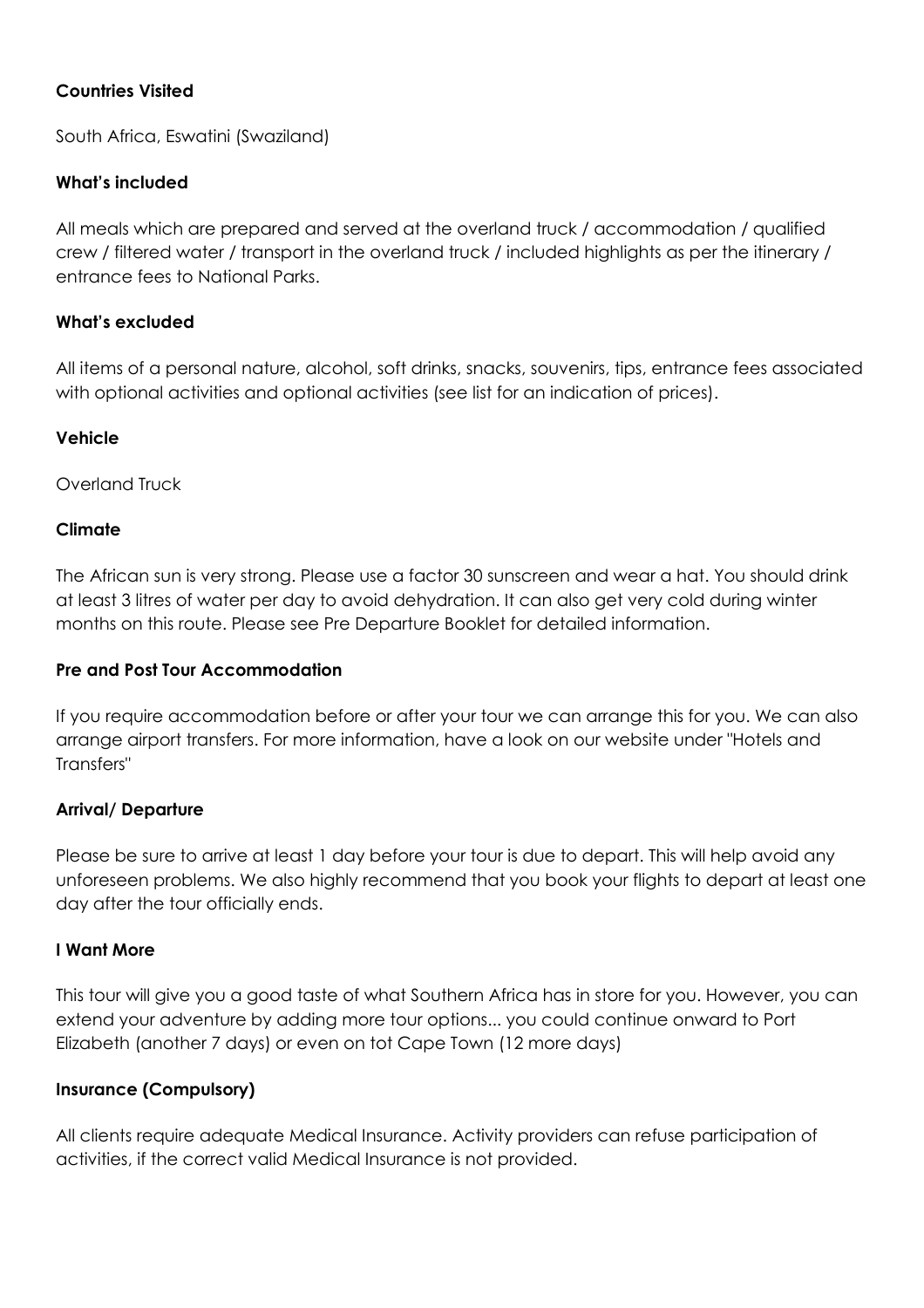#### **Currency and Banking**

As your tour may pass through multiple countries, we have prepared information on the use of local and foreign currencies, ATMs and Credit Cards for each country. This information is available on our website under FAQ (frequently asked questions).

#### **Health**

Please inform us of any pre-existing conditions such as diabetes or asthma and any prescription medicine you may be taking. We also need to know about any food allergies or physical disabilities that you may have.

#### **Vaccinations**

A Yellow Fever Certificate might be required for this tour depending on your nationality. Please see the Pre-Departure Information booklet for detailed information on vaccinations in Africa.

#### **Visas**

As visa requirements vary considerably from country to country and nationality to nationality, please contact the various embassies or a visa service agent in your home country to re-check your visa requirements at least 4 weeks prior to travelling. Please note that visas are the responsibility of the traveller and that ShapShap Travel and its partners will not be held responsible for guests being denied entry should they not be in the possession of the relevant visas.

All travellers must be in possession of a valid onward/return air ticket or proof of other means of transport enabling the traveller to leave the country in which your adventure tour passes or terminates. You should also have proof of sufficient funds (e.g. credit card) to see you through your time in the country. Should the adventure tour you are joining be re-entering a country, be sure to have a multiple entry visa that enables you to re-enter the country.

In some cases visas are available on entry into a country and may be cheaper to do so, however for peace of mind and to speed up the border crossing process, ShapShap Travel will always advise you to get your visas prior to your trip if possible.

#### **Accommodation providers**

Accommodation providers are subject to change without notice, the accommodation listed in this dossier is our preferred supplier, but sometimes due to availability, we are unable to make use of the property listed in this dossier. If we cannot use the accommodation provider as listed we will substitute another property of similar standards, however, en-suite facilities are not always guaranteed.

## **Detailed itinerary**

#### **Day 1 – Greater Kruger National Park**

Leaving the city of Johannesburg behind us we make our way east through the coalfields of Mpumalanga. Our journey today follows in the footsteps of the old trade-routes to the Lowveld and the Kruger National Park. This afternoon there will be an opportunity to join an optional Sundowner drive. Booking is essential and your guide can assist on departure this morning.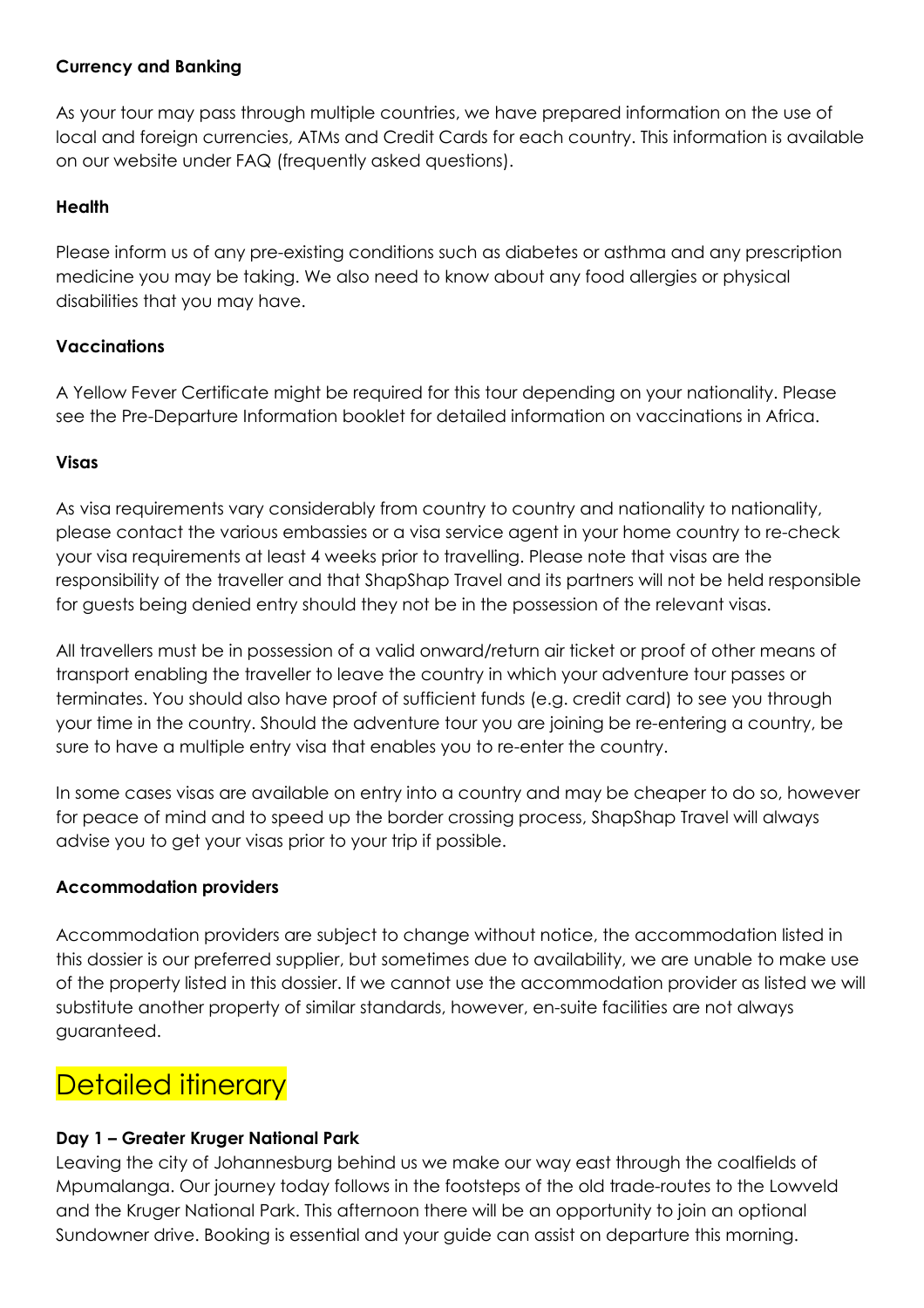| Accommodation            | Nkambeni Reserve: http://www.nkambeni.com                   |  |  |  |
|--------------------------|-------------------------------------------------------------|--|--|--|
| <b>Facilities</b>        | Accommodated: Two per Permanent Tent with En-suite Bathroom |  |  |  |
|                          | Camping: Campsite with Shared Ablutions                     |  |  |  |
| Route                    | Johannesburg to Nkambeni Reserve                            |  |  |  |
| <b>Meals</b>             | Lunch, Dinner                                               |  |  |  |
| <b>Optional Activity</b> | Sundowner Drive (Subject to Availability)                   |  |  |  |

#### **Day 2 - Kruger National Park**

Rising early this morning we enter the Kruger National Park to enjoy a full day of game viewing (wildlife viewing). The abundance of wildlife presents us with opportunities for excellent sightings and the Kruger is also home to the famed members of Africa's Big-5. Truly the flagship of the South African national parks, Kruger is home to an impressive number of species: 336 trees, 49 fish, 34 amphibians, 114 reptiles, 507 birds and 147 mammals. Our Game drive (safari) through the park is in an open-sided 4x4 vehicle.

| <b>Accommodation</b> | Nkambeni Reserve: http://www.nkambeni.com                              |  |  |
|----------------------|------------------------------------------------------------------------|--|--|
| <b>Facilities</b>    | Accommodated: Two per Permanent tent with En-suite Bathroom            |  |  |
|                      | Camping: Campsite with Shared Ablutions                                |  |  |
| Route                | Kruger National Park                                                   |  |  |
| <b>Meals</b>         | Breakfast, Lunch, Dinner                                               |  |  |
|                      | <b>Included Highlight</b> Kruger National Park 4x4 game drive (safari) |  |  |

#### **Day 3 - Kruger National Park**

While those who elect to do the optional morning walk will have an earlier start, we set out a little later today and travel the short distance to the Panorama Route. Strung along the escarpment that divides the central plateau and low-lying bushveld of the Kruger, the sights of the Panorama route offer us a day of scenic delights. We will visit the highlights of Bourke's Luck Potholes, the Three Rondavels and God's Window before returning to camp in the late afternoon.

| <b>Accommodation</b> | Nkambeni Reserve: http://www.nkambeni.com                                                           |  |  |
|----------------------|-----------------------------------------------------------------------------------------------------|--|--|
| <b>Facilities</b>    | Accommodated: Two per Permanent tent with En-suite Bathroom                                         |  |  |
|                      | Camping: Campsite with Shared Ablutions                                                             |  |  |
|                      | <b>Included Highlight</b> Panorama Route - Bourke's Luck Potholes, Blyde River Canyon, God's Window |  |  |
| <b>Meals</b>         | Breakfast, Lunch, Dinner                                                                            |  |  |

#### **Day 4 – Kruger to Eswatini (Swaziland)**

We start the day early with some coffee and traditional rusks before setting off through Kruger on our way to Eswatini (Swaziland). Our truck offers an excellent platform for game viewing as we make our way south. We exit the southern end of the park and travel the short distance to Eswatini border, our route this afternoon winds through the mountains and forests of this landlocked kingdom. Our destination for today is the Ezulwini Valley just south of the capital Mbabane.

| <b>Accommodation</b> | Millwane Wildlife Sanctuary: http://www.biggameparks.org/mlilwane/ |
|----------------------|--------------------------------------------------------------------|
|                      | OR Hlane Royal National Park:                                      |
|                      | https://biggameparks.org/properties/hlane-royal-national-park-1    |
| <b>Facilities</b>    | Accommodated: Two per Room with En-suite Bathroom                  |
|                      | Camping: Campsite with Shared Ablutions                            |
| Route                | Kruger to Mlilwane                                                 |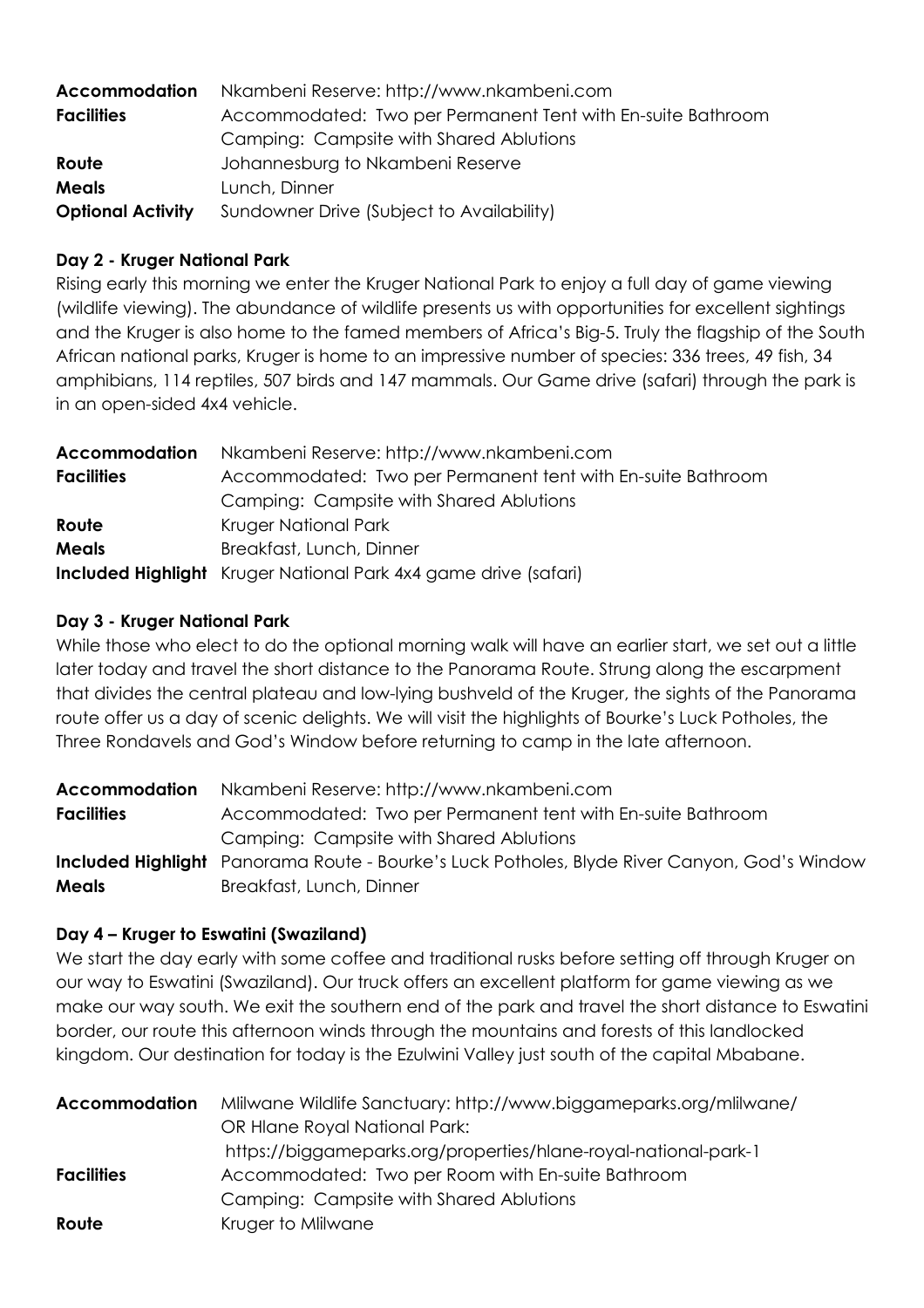**Meals** Breakfast, Lunch, Dinner **Included Activity** Game Drive (safari) in Kruger National Park (in your overland truck) **Border Post** South Africa: Jeppes Reef, Tel: + 27(0)13 781 0382, Open: 07h00-20h00 Eswatini (Swaziland): Matsamo, Tel: +268 323 2137, Open: 07h00-20h00

#### **Day 5 – Eswatini (Swaziland) – Mlilwane Wildlife Sanctuary**

Endless hours of self-guided exploration within the small 4560ha Mlilwane sanctuary are possible due to the relative absence of dangerous game (game = wild animals). This morning our guide will lead us out on a nature walk to explore the " Nature Trail " which provides interpretation of historical and environmental information of the area.

| <b>Accommodation</b>     | Milwane Wildlife Sanctuary: http://www.biggameparks.org/mlilwane/ |
|--------------------------|-------------------------------------------------------------------|
|                          | <b>OR Hlane Royal National Park:</b>                              |
|                          | https://biggameparks.org/properties/hlane-royal-national-park-1   |
| <b>Facilities</b>        | Accommodated: Two per Beehive hut with En-suite Bathroom          |
|                          | Camping: Campsite with Shared Ablutions                           |
| <b>Meals</b>             | Breakfast, Lunch, Dinner                                          |
| <b>Included Activity</b> | Nature Walk with overland guide                                   |
| <b>Optional Activity</b> | Game Drives (safari), Mountain Biking and Hiking                  |

#### **Day 6 – Eswatini - St Lucia**

We bid farewell to Eswatini and re-enter South Africa, continuing south into the reaches of Zululand, once the realm of the mighty King Shaka who united the Zulu clans.

| <b>Accommodation</b> | Shonalanga: http://www.shonalanga.net                                                                                                                |  |  |
|----------------------|------------------------------------------------------------------------------------------------------------------------------------------------------|--|--|
| <b>Facilities</b>    | Accommodated: Two per Room with En-suite Bathroom                                                                                                    |  |  |
|                      | Camping: Two per Room with En-suite Bathroom                                                                                                         |  |  |
| Route                | Mlilwane to St. Lucia                                                                                                                                |  |  |
| <b>Meals</b>         | Breakfast, Lunch, Dinner                                                                                                                             |  |  |
| <b>Border Post</b>   | South Africa: Golela Border Post, Tel: +27(0)34 435 1070 Open: 07h00-22h00<br>Swaziland: Lavumisa Town Board, Tel: +268 20 790 93, Open: 07h00-22h00 |  |  |

#### **Day 7 - Hluhluwe – Umfolozi Game Reserve / iSimangaliso Wetland Park**

We set out early this morning for a game drive in the nearby Hluhulwe-Imfolozi Game Reserve, one of the last strongholds of the endangered rhinoceros. While rhinoceros are the most famous of the parks inhabitants, the park also provides a home to many other species, including the Big-5 that we all hope to see. Returning to our lodging for a siesta, we freshen up for an afternoon boat cruise on St Lucia estuary.

| <b>Accommodation</b>                                                   | Shonalanga: http://www.shonalanga.net                                                                    |  |  |
|------------------------------------------------------------------------|----------------------------------------------------------------------------------------------------------|--|--|
| Accommodated: Two per Room with En-suite Bathroom<br><b>Facilities</b> |                                                                                                          |  |  |
|                                                                        | Camping: Two per Room with En-suite Bathroom                                                             |  |  |
| <b>Meals</b>                                                           | Breakfast, Lunch, Dinner                                                                                 |  |  |
|                                                                        | <b>Included Highlights</b> Game Drive (safari) in Hluhluwe-Imfolozi National Park, St. Lucia Boat Cruise |  |  |

#### **Day 8 - Kwa Zulu Natal Coast – Durban**

This morning we will depart St Lucia and make our way to the city of Durban, where your tour will come to an end upon arrival.